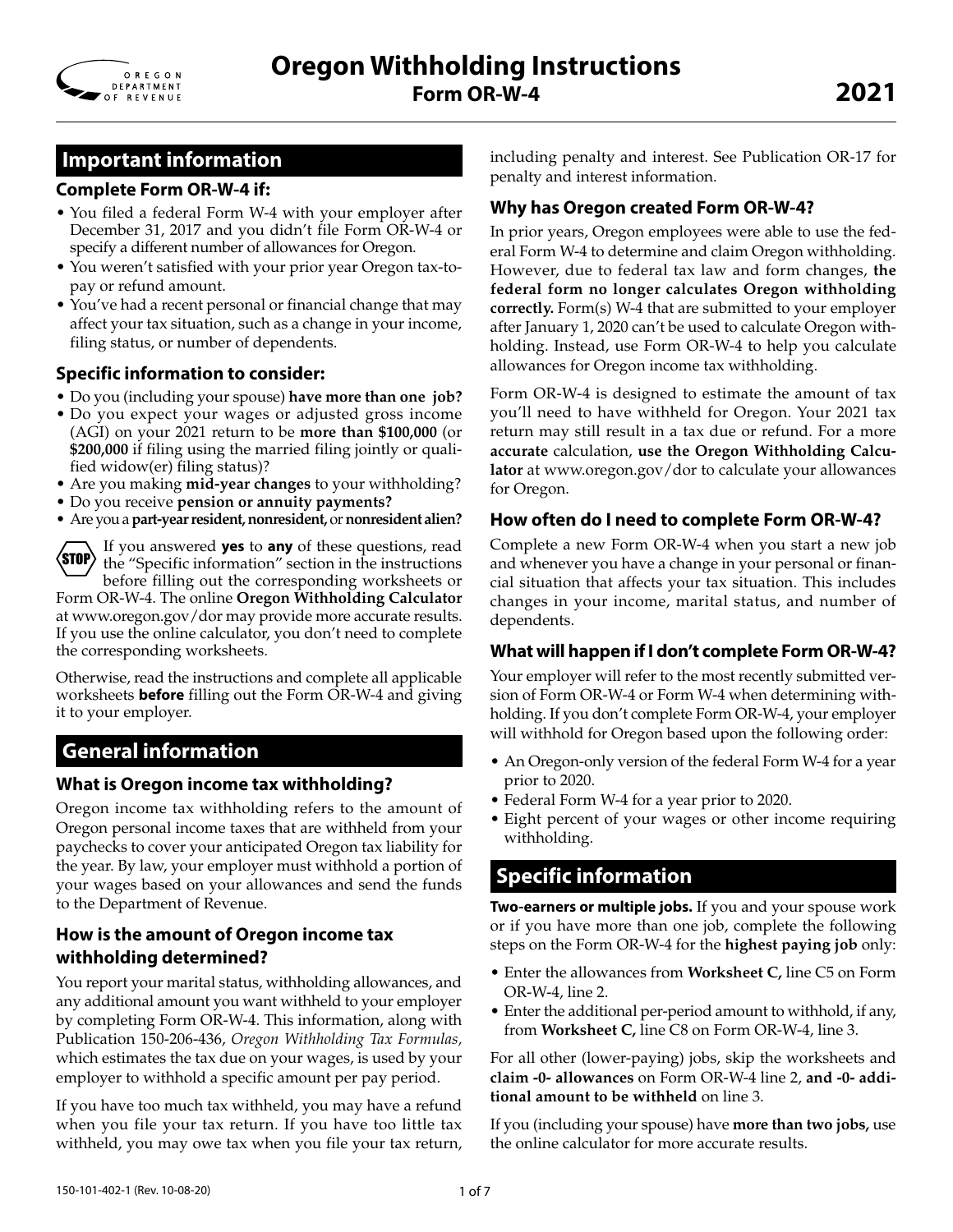

**Wages or adjusted gross income (AGI) that exceed the threshold.** Do you expect to have wages or AGI on your 2021 return that are **more than \$100,000** (or **\$200,000** if using the married filing jointly or the qualifying widow(er) filing status)? Consider using the online calculator to determine the correct amounts to claim on your Form OR-W-4. Otherwise, skip the worksheets. Check the appropriate box on line 1 for your marital status and enter -0- on line 2. You may owe additional tax when you file your return.

**Helpful tip: AGI.** Your AGI is your total income minus federal adjustments to income. This amount on your 2020 federal Form 1040 may help you estimate your 2021 AGI.

**Mid-year changes.** If you're changing your allowances partway through the year and you claimed too many allowances for the first part of the year, use the online calculator to determine the additional amount you need withheld to make up for the shortage you had during the first part of the year. Otherwise, you may owe tax, penalties, and interest when you file your return. See Publication OR-17 for penalty and interest information.

**Pension or annuity payments.** Form OR-W-4 can be used to designate the amount of withholding on your pension or annuity payments. Generally, whenever Form OR-W-4 or the instructions refer to jobs or wages, substitute these terms with "pension or annuity" or "pension or annuity payment."

If you've opted out of federal withholding, you're automatically opted out from Oregon withholding also. See Publication OR-ESTIMATE to determine the amount of estimated tax payments you need to make.

If you elect to have Oregon withholding and your pension or annuity payment is required to be withheld at a certain percentage, you aren't able to claim allowances on Form OR-W-4, line 2. However, you're able to claim additional withholding on Form OR-W-4, line 3 in addition to the percentage. If your withholding isn't required to be withheld at a certain percentage, you're able to claim amounts on Form OR-W-4, lines 2 and 3.

**Exemption from withholding.** If you're exempt from withholding, skip the worksheets. Complete line 4 and sign Form OR-W-4. **For wages, the exemption ends on February 15th of the year following the election.** For commercial annuities, employer deferred compensation plans, and individual retirement plans the exemption ends once revoked. See additional instructions for line 4 on page 2.

**Part-year and nonresidents.** If you're a part-year or nonresident of Oregon, complete the applicable worksheets based on amounts that will be included in the Oregon column of your Oregon return.

**Nonresident alien.** If all or a portion of your wages are exempt from federal withholding, these wages are also completely or partially exempt from Oregon withholding. Submit federal Form 8233, *Exemption from Withholding on Compensation for Independent Personal Services of a Nonresident Alien Individual,* to your employer to exempt all or part of your wages.

If any portion of your wages are not exempt, submit Form OR-W-4 to your employer. As a nonresident alien, you don't qualify to claim certain items on your Oregon return. Follow the instructions below when completing Form OR-W-4:

- **Line 1.** Check the "single" box regardless of your marital status.
- **Line 2.** Usually, you should claim -0- withholding allowances. However, if you complete the worksheets, follow the instructions below.
	- Complete Worksheet B using amounts that will be listed on your Oregon return.
	- Once you have completed all applicable worksheets, subtract 1 allowance from the amount listed on lines A4, B15, or C5.
- **Line 4.** Don't claim exempt for having no tax liability or for the portion of your wages exempted under federal Form 8233.

# **Form OR-W-4 line instructions**

Type or clearly print your name, Social Security number (SSN), and mailing address.

**Note.** You must enter a SSN. You can't use an individual taxpayer identification number (ITIN).

**Redetermination check box.** If the department issued a determination letter to your employer specifying the amount your employer needs to withhold from your wages and you want to lower your withholding, you must have a personal or financial change affecting your tax situation. If you do, mark the "Redetermination" check box. Provide a copy to your employer and send a copy with **all** of the applicable worksheets filled out to the department at:

ADP OR-W-4 Project Oregon Department of Revenue PO Box 14560 Salem, OR 97309

**Line 1.** If you anticipate using the single, married filing separately, or head of household filing status when you file your 2021 return, mark "Single."

If you anticipate using the married filing jointly, or qualifying widow(er) filing status when you file your 2021 return, mark "Married." If you meet the married filing jointly qualifications, but want to withhold at the higher "single" rate, mark "Married, but withholding at the higher single rate."

For the qualifications of each filing status, see federal Publication 501, *Exemptions, Standard Deduction, and Filing Information.*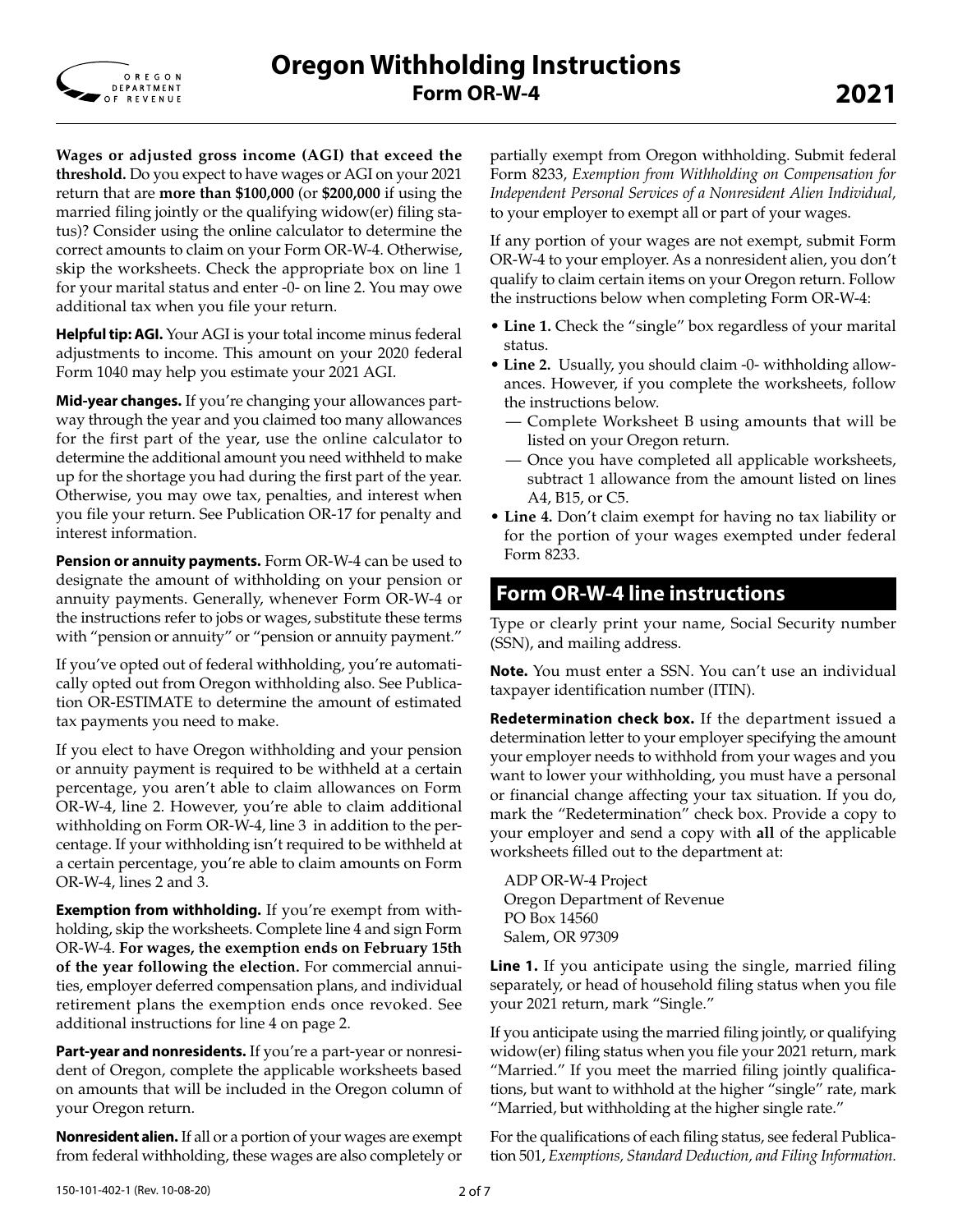

**Line 2.** Complete all applicable worksheets. Use the allowances from **Worksheet A,** line A4, **Worksheet B,** line B15, or **Worksheet C,** line C5.

**Line 3.** If you choose to have an additional amount withheld from your pay, enter the amount that you want withheld from each paycheck. If you completed **Worksheet C,** line C8 may direct you to claim an additional amount per paycheck.

**Line 4.** If you're claiming **exemption from withholding,** you must meet one of the below requirements:

- Your wages must be exempt from Oregon taxation, or
- You must meet the qualification for having no tax liability.

To claim exemption due to **no tax liability,** you must meet **both** of the following conditions:

- Last year you had the right to a refund of **all** Oregon tax withheld because you had **no** tax liability, **and**
- This year you expect a refund of **all** Oregon income tax withheld because you expect to have **no** tax liability.

To claim exempt, enter the corresponding code from the following **Exemption chart** on line 4a. Only enter one exemption code. Also write "Exempt" on line 4b.

**Note: For wages, exemptions end February 15th of the year following the election. A new OR-W-4 must be completed each year.**

| <b>Exemption</b>                                                                                                                                                                                                      | Code |
|-----------------------------------------------------------------------------------------------------------------------------------------------------------------------------------------------------------------------|------|
| Air carrier employee                                                                                                                                                                                                  | A    |
| American Indian enrolled tribal member living and<br>working in Indian country in Oregon.                                                                                                                             | в    |
| <b>Amtrak Act worker</b>                                                                                                                                                                                              | C    |
| <b>Casual laborer</b>                                                                                                                                                                                                 | D    |
| Domestic service worker                                                                                                                                                                                               | Е    |
| Hydroelectric dam worker at the Bonneville, John Day,<br>McNary, or The Dalles dams.                                                                                                                                  | F    |
| Military pay for nonresidents stationed in Oregon and<br>their spouses, residents stationed outside Oregon,<br>and service members whose Defense Finance and<br>Accounting Services (DFAS) address is outside Oregon. | G    |
| <b>Minister</b> who is duly ordained, commissioned, or licensed<br>and performing duties in their ministry or a member of a<br>religious order performing duties required by their order.                             | н    |
| <b>Real estate salesperson</b> under a written contract not<br>to be treated as an employee.                                                                                                                          | J    |
| Waterway worker                                                                                                                                                                                                       | ĸ    |
| <b>No tax liability.</b> See above for definition.                                                                                                                                                                    | L    |
| <b>Nonresident</b> who expects a refund of all Oregon income<br>tax withheld because their wages won't be subject to<br>Oregon tax.                                                                                   | м    |

### **Exemption chart**

**Sign and date Form OR-W-4.** Submit Form OR-W-4 (page 1) to your employer. **Don't** complete the employer's name, FEIN, and address boxes. Your employer will complete these. Keep the worksheets (pages 2–4) with your tax records.

**Note:** You may be assessed a penalty of \$500 if you file an erroneous withholding statement where there was no reasonable basis for the instruction to the employer.

## **Worksheet instructions**

### **Worksheet A—Personal allowances**

**Line A3. Dependents.** List the total of all qualifying children and qualifying relatives you are able to claim as a dependent on your Oregon return. See the "Exemption credit" section of Publication OR-17 for qualifications.

### **Worksheet B—Deductions, adjustments, credits, and nonwage income**

**Line B1.** If you have large amounts of **nonwage income,** such as interest, dividends, or self-employment income, consider making estimated tax payments using Publication OR-ESTIMATE. Otherwise, you may owe additional tax.

**Line B2. Additions** are items the federal government doesn't tax but Oregon does. See Publication OR-17 for a list of additions and instructions.

**Line B4.** Enter your anticipated 2021 Oregon **deductions.** If you don't know your anticipated 2021 deductions, enter the standard deduction for your anticipated filing status.

The 2021 **standard deduction** for each filing status is:

- \$2,350 for single or married filing separately.
- \$3,780 for head of household.
- \$4,700 for married filing jointly or qualifying widow(er).

If you qualify for an **additional standard deduction amount** because you or your spouse are age 65 or older or blind, and you don't plan to itemize your deductions, enter your total estimated standard deduction amount for 2021.

**Itemized deductions** include items such as medical expenses in excess of 10% of your adjusted gross income, state and local taxes (limited to \$10,000, and excluding Oregon income taxes), qualifying home mortgage interest, charitable contributions, and certain miscellaneous deductions. If you plan to itemize your deductions, enter your estimated **Oregon itemized deductions.** See Schedule OR-A for additional information.

**Line B7. Adjustments to income** are claimed on your federal return and reduce your federal taxable income. See federal Form 1040 instructions for details on claiming adjustments to income on your federal return and see Publication OR-17 for details on claiming these items on your Oregon return.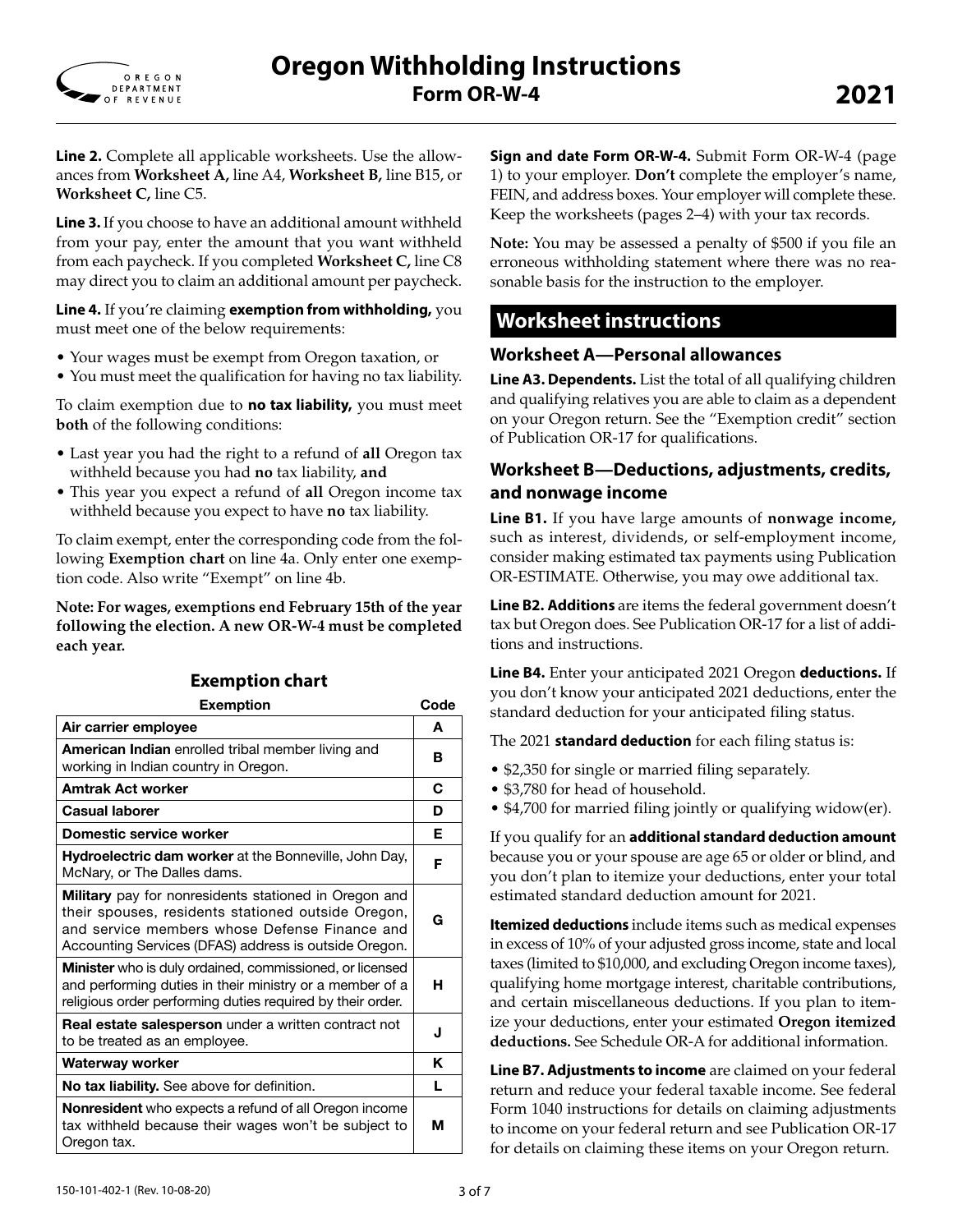

**Subtractions** are items the federal government taxes but Oregon doesn't. See Publication OR-17 for a list of subtractions and instructions. **Don't** include your federal tax subtraction.

**Line B10.** Divide line B9 by \$2,800. Round to one decimal place. For example, round 4.84 to 4.8 and 4.85 to 4.9. This calculation converts the amount from line B9 into allowances.

**Line B11. Credits** reduce the amount of tax you must pay. Standard and carryfoward credits can reduce your tax down to zero but can't be refunded to you. However, refundable credits can reduce your tax down to zero and also result in a refund of any remaining amount. See Publication OR-17 for a list of credits and instructions.

Enter an estimate of the credits you will claim on your 2021 Oregon return. **Don't** include your exemption credits.

**Line B12.** Divide line B11 by \$213. Round using one decimal place. For example, round 4.84 to 4.8 and 4.85 to 4.9. This calculation converts the amount from B11 into allowances.

**Line B13.** Add lines B10 and B12. Round to the nearest whole number closest to zero by eliminating the decimal value. For example, round 4.3 or 4.8 to 4 and round -3.3 or -3.7 to -3.

**Example 1.** Roger entered -3.1 on line B10. He entered 2.4 on line B12. He will enter -0- on line B13  $(-3.1 + 2.4 = -0.7)$ , which is rounded to -0-).

**Line B15.** If the result on line B15 is less than zero, consider making quarterly estimated tax payments to avoid a tax liability and penalties and interest when you file your return. See Publication OR-ESTIMATE for information on how to make quarterly estimated payments.

### **Worksheet C—Two earners / multiple jobs**

**Line C5.** For your highest paying job, enter the result of **Worksheet C,** line C5 on Form OR-W-4, line 2. For all of your lower paying jobs, claim zero allowances.

**Line C8.** For your highest paying job, enter the result of **Worksheet C,** line C8 on Form OR-W-4, line 3. Round to the nearest whole dollar. For all of your lower paying jobs, claim zero as the additional amount to have withheld.

**Example 2.** Todd is completing this form in January and has entered \$824 on line C7. For his highest paying job, he is paid every two weeks and has 25 paychecks left for the year. Todd will enter \$33 on line C8 and Form OR-W-4, line 3 (\$824  $\div$  25 = \$32.96, which is rounded up to the nearest whole dollar).

### **Employer instructions**

Enter the business name, federal employer identification number (FEIN), and address. Keep this form with your records.

For additional information and instructions regarding Form OR-W-4, see Publication 150-211-602, *W-4 Information for Employers.*

### **Additional resources**

For additional information, refer to the following publications:

- Publication 150-206-436, *Oregon Withholding Tax Formulas.*
- Publication OR-17, *Oregon Individual Income Tax Guide.*
- Publication OR-ESTIMATE, *Instructions for Estimated Income Tax.*
- Publication 150-211-602, *W-4 Information for Employers.*
- Federal Pub. 501, *Exemptions, Standard Deduction, and Filing Information.*
- Federal Form 2833, *Exemption From Withholding on Compensation for Independent (and Certain Dependent) Personal Services of a Nonresident Alien Individual.*
- Federal Form 1040 Instructions.

### **Do you have questions or need help?**

www.oregon.gov/dor 503-378-4988 or 800-356-4222 questions.dor@oregon.gov

Contact us for ADA accommodations or assistance in other languages.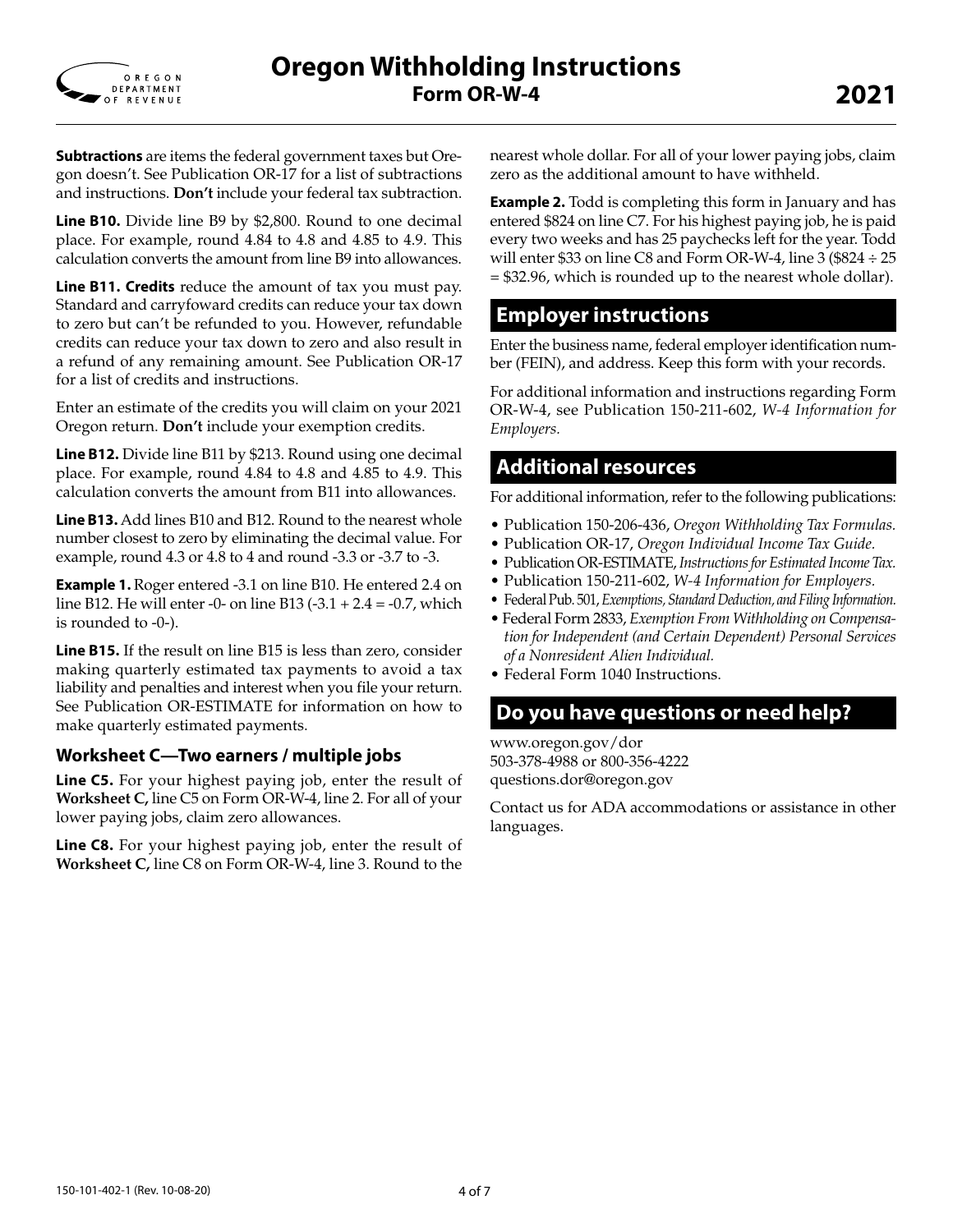

### Worksheet A—Personal allowances

|                                           | A1. Enter "1" for yourself if no one else can claim you as a dependent. Otherwise, enter 0 A1. |  |  |  |  |
|-------------------------------------------|------------------------------------------------------------------------------------------------|--|--|--|--|
|                                           |                                                                                                |  |  |  |  |
|                                           |                                                                                                |  |  |  |  |
|                                           |                                                                                                |  |  |  |  |
| $\Box$ Complete all werkeheets that apply |                                                                                                |  |  |  |  |

#### Complete all worksheets that apply.

Worksheet B-Use this worksheet if you plan to do any of the following on your 2021 Oregon return:  $\langle$ stop $\rangle$  ,  $^-$ 

o Itemize your Oregon deductions or claim additional standard deduction amounts.

- o Claim federal adjustments to income or Oregon additions, subtractions, or credits (other than personal exemption credits). o Report nonwage income (such as dividends, interest, or self-employment income).
- Worksheet C-Use this worksheet if you (including your spouse) have more than one job and the combined earnings from all jobs exceed \$20,000.

If neither of the above worksheets apply, stop here and enter the number from line A4 on Form OR-W-4, line 2.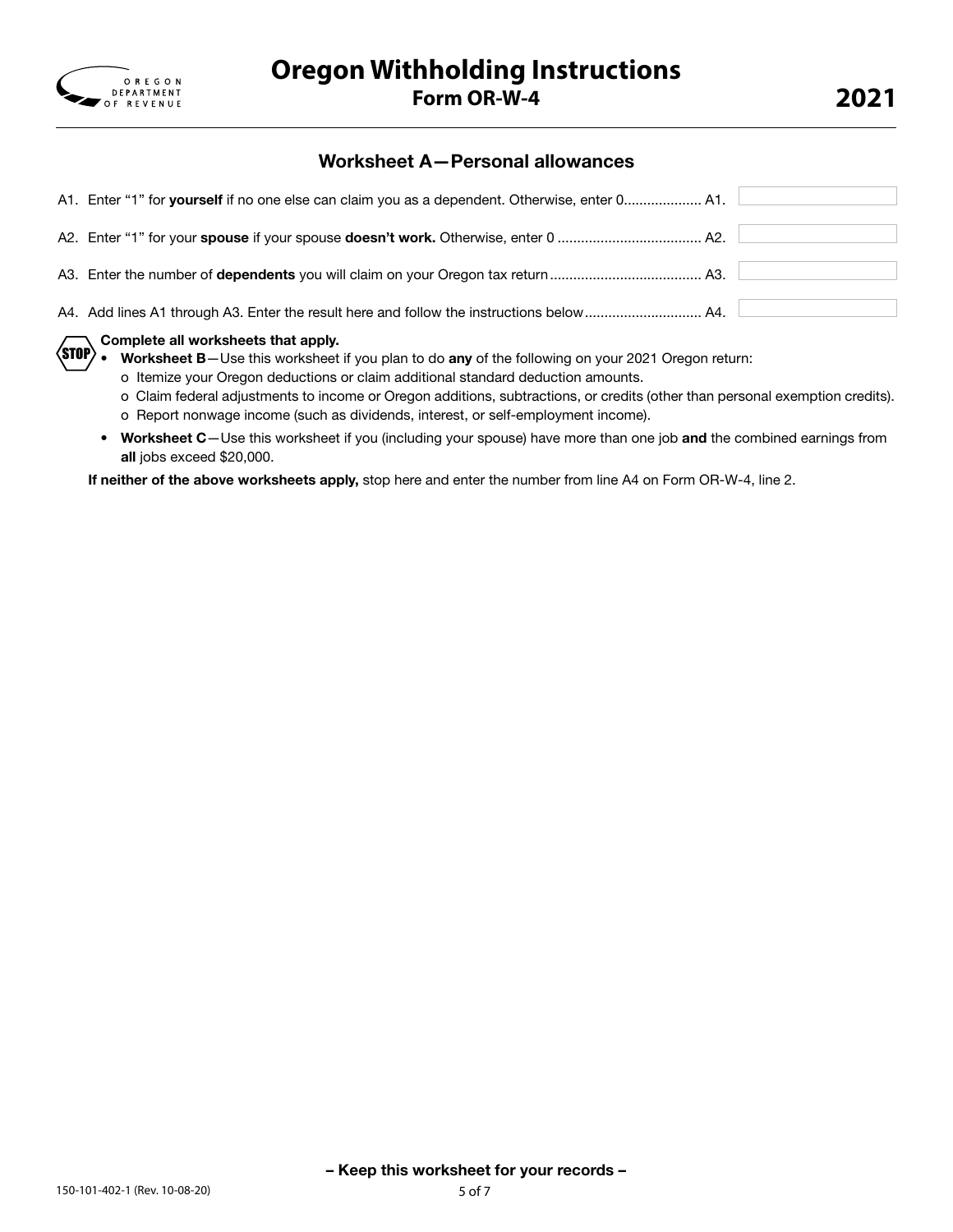

### Worksheet B—Deductions, adjustments, credits, and nonwage income

Use this worksheet if you plan to do any of the following on your 2021 Oregon return: STOP

- Itemize your Oregon deductions or claim additional standard deduction amounts.
- Claim federal adjustments to income or Oregon additions, subtractions, or credits (other than personal exemption credits).
- Report nonwage income (such as dividends, interest, or self-employment income).

Having your prior year's Oregon tax return on hand may help you when completing this worksheet. Don't list numbers as negative unless instructed. For example, write a \$1,000 Oregon subtraction as "\$1,000", not "(\$1,000)".

| B1. Enter your estimated 2021 nonwage income (such as dividends or interest) B1.                                                                                                                                                     | .00 |                         |
|--------------------------------------------------------------------------------------------------------------------------------------------------------------------------------------------------------------------------------------|-----|-------------------------|
|                                                                                                                                                                                                                                      | .00 |                         |
|                                                                                                                                                                                                                                      |     | .00                     |
| B4. Enter your estimated 2021 Oregon deductions. (See instructions)B4.                                                                                                                                                               | .00 |                         |
| B5. Enter the standard deduction based on your anticipated 2021 filing status: B5.<br>• Single or Married Filing Separately: \$2,350.<br>• Head of Household: \$3,780.<br>• Married Filing Jointly or Qualifying Widow(er): \$4,700. | .00 |                         |
|                                                                                                                                                                                                                                      |     | .00                     |
| B7. Enter your estimated 2021 federal adjustments to income and Oregon subtractions                                                                                                                                                  |     | . $00$                  |
|                                                                                                                                                                                                                                      |     | . $\bigcirc$ $\bigcirc$ |
|                                                                                                                                                                                                                                      |     | . $00$                  |
| B10. Line B9 divided by \$2,800. Round to one decimal place. If less than zero,                                                                                                                                                      |     |                         |
| B11. Enter your estimated 2021 Oregon standard, carryforward, or refundable                                                                                                                                                          | .00 |                         |
|                                                                                                                                                                                                                                      |     |                         |
| B13. Add lines B10 and B12. If less than zero, enter as a negative amount. Round to                                                                                                                                                  |     |                         |
|                                                                                                                                                                                                                                      |     |                         |
|                                                                                                                                                                                                                                      |     |                         |
| If you plan to use Worksheet C, also enter the result from line B15 on Worksheet C, line C1.                                                                                                                                         |     |                         |

Otherwise, **stop here** and enter the result from line B15 on Form OR-W-4, line 2.